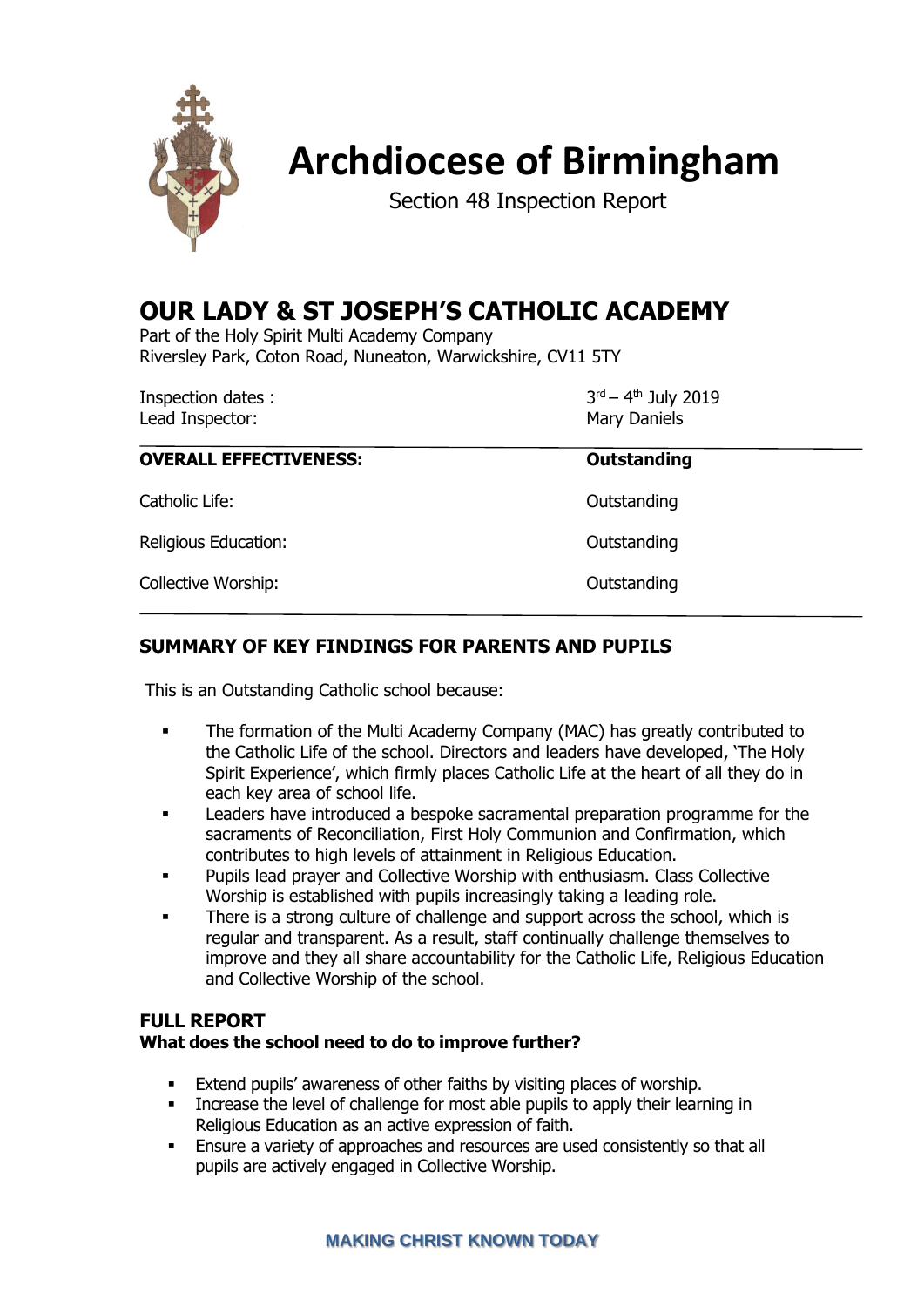# **THE CATHOLIC LIFE OF THE SCHOOL**

| The quality of the Catholic Life of the school.                                                                   | Outstanding |
|-------------------------------------------------------------------------------------------------------------------|-------------|
| The extent to which pupils contribute to and benefit from the Catholic<br>Life of the school.                     | Outstanding |
| The quality of provision for the Catholic Life of the school.                                                     | Outstanding |
| How well leaders and governors promote, monitor and evaluate the<br>provision of the Catholic Life of the school. | Outstanding |

# **The extent to which pupils contribute to and benefit from the Catholic Life of the school.**

#### **The quality of provision for the Catholic Life of the school.**

- Immediately when you enter the school its Catholic Life is apparent. The mission statement, religious displays, virtues and spiritual quotations are clearly visible throughout the school and contribute to the vibrant learning environment.
- **■** Almost all pupils appreciate, value and actively participate in the Catholic Life and mission of the school, 'With grace and humility, glorify the Lord by your Life.' In pupil discussions with the inspectors one pupil explained, "At a Catholic school God is at the centre of everything we do." They are eager to join in the numerous opportunities that are provided to nurture their own faith journey.
- Staff are fully committed to the mission of the school and implement it across all aspects of school life. They actively participate in activities that reflect the school's Catholic Life; attending masses, retreats and courses. Many staff practice their faith at the parish church and are involved in the life of the parish.
- **•** The commitment of staff is particularly evident in the responses from new members of staff. In discussions they commented about the distinct Catholic Life of the school. They are very proud to be part of the school and are enthusiastically involved in all aspects of Catholic Life.
- Pupils evaluate the Catholic Life and mission of the school regularly and pupil voice is a major aspect at the school. Through the work of 'Agents of Ambition' (an elected group of pupils) and pupil conferencing, pupils are involved in auditing the physical environment, prayer spaces and participating in pupil interviews. These activities inform the school developmental plan.
- **•** The behaviour of pupils is exemplary at all times. Even the youngest pupils demonstrate an ability to listen and give thanks. Staff have high expectations of behaviour and are excellent role models, treating pupils and each other with respect. Pupils are encouraged to respect others and themselves and take responsibility for their own behaviour asking, "What would Jesus do?", in all situations.
- Pupils take a leading role in activities that promote the Catholic Life of the school. They support those less fortunate than themselves and there are numerous opportunities for charitable outreach, locally, nationally and globally. As part of the Holy Spirit Experience, pupils in key stage 2 have the opportunity to join a fundraising committee and make a delivery to a foodbank.
- Pupils enthusiastically participate in activities provided for them. There are a wide range of extracurricular activities offered by the school and there are numerous opportunities for pupils to take on roles of responsibility.
- Chaplaincy provision is very strong. The parish priest is actively engaged in the school and is the link governor for Catholic Life and Religious Education and vicechair of the Academy board. He is very involved in the sacramental preparation of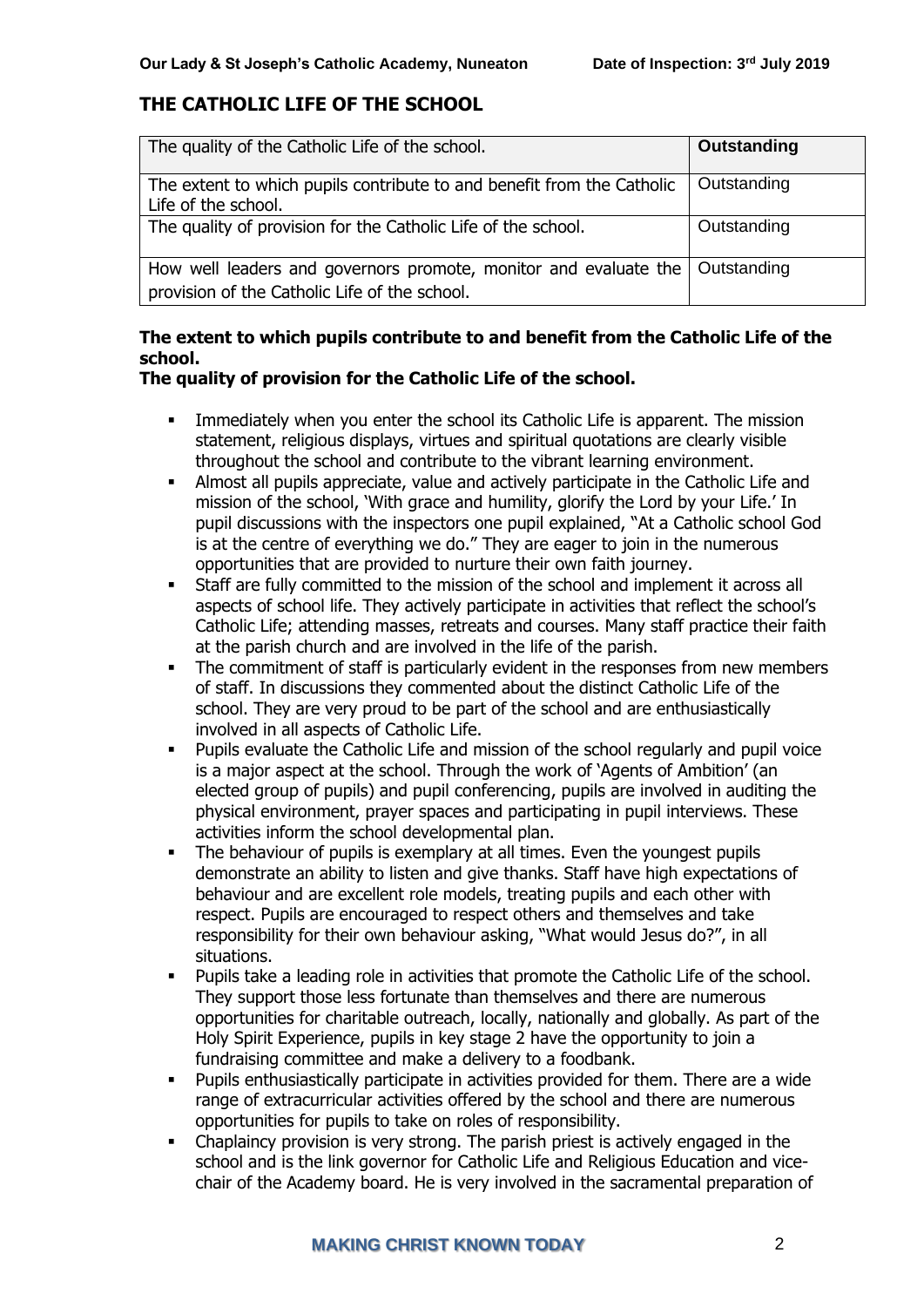pupils. He visits the school regularly and has excellent relationships with pupils and staff.

- **.** Almost all pupils take advantage of the opportunities the school provides for their personal support and development. There is a commitment to nurture and care for each other as a family. Support is provided through the Serenity Team, Rainbow programme and a protective behaviour programme, Taking Care. There is also a pastoral team that provides early help for pupils and families. As a result, pupils' needs, including those of the most vulnerable, are met in this supportive, caring environment.
- The school is very alert to the pastoral needs of staff and systems are in place to provide care and support for them. This is very obvious in the support the school provides for newly qualified teachers and students, who are highly appreciative of the care and commitment shown to them.
- Pupils have a good understanding of loving relationships. The school has used the 'All That I Am', relationship and sex education programme (SRE) and are now adopting a new scheme recommended by the diocese. Parental engagement has been very positive and pupils have responded well to the scheme.
- An understanding of vocation is developed through a variety of activities. Pupils attend retreats and there are opportunities to pray and reflect on how to serve others. Opportunities to develop self-confidence are provided through work focused on the virtues promoted in the Catholic Schools' Pupil Profile (CSPP) and having roles of responsibility. Visits by members of the parish to talk about their vocation provide additional support for vocation work at the school. Reception classes were visited by three parishioners who shared their vocation as a religious sister, a nurse helping the sick at Lourdes and a musician who regularly plays the organ at Mass.
- Almost all pupils value and respect the Catholic tradition of the school and its links with the parish. They are regularly involved in parish celebrations attending monthly Masses, as well as participating in Benediction and Adoration held at the school.
- Pupils' awareness of other faiths is developed through a focus week when each class studies a different faith. This work is then shared with the school community.
- There is a strong sense of community across the whole school. Relationships are very positive between pupils, staff and parents. Parental support is excellent. There is high attendance at school events and parents' views of the school are very positive. "The school has a real family feel", "My child has flourished here" and "I have been welcomed with open arms as a non-Catholic", are examples of the numerous positive comments from parents.
- This sense of community is further enhanced through the school's links with the parish, which are very strong. The school and parish are viewed as one community. Parishioners are welcomed into the school to support the curriculum and join in celebrations. Meditation is regularly led by the parish sister. Sunday Masses are well attended by families and a large number of pupils attend the liturgy group.
- Sacramental preparation further develops the links between parish and school as pupils attend parish Masses and celebrations. A catechist from the parish also supports sacramental preparation in school.
- **•** The curriculum is enriched by opportunities to consider, debate and reflect on moral and social issues. Pupils are encouraged to consider issues such as poverty, homelessness and the environment.

#### **How well leaders and governors promote, monitor and evaluate the provision of the Catholic Life of the school**.

Leaders and managers have maintained the outstanding Catholic Life of the school despite the numerous changes since the previous inspections. Our Lady and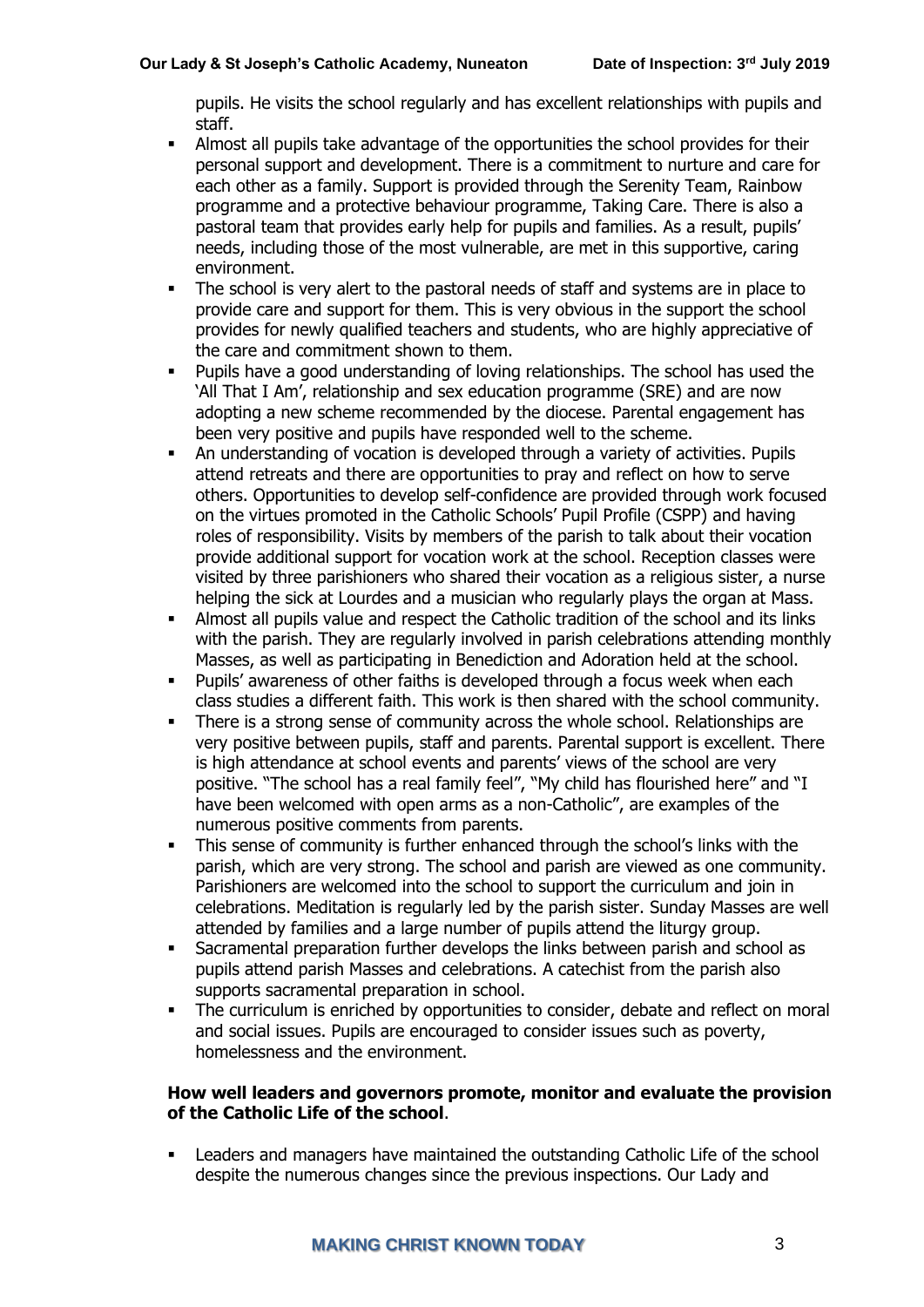St Joseph's Catholic Academy was formed by the amalgamation of St Joseph's Catholic School and Our Lady of the Angels Catholic Infant School. Both schools had previously converted to academy status, forming part of the Holy Spirit Catholic Multi Academy Company (MAC). There have been significant changes in staffing also with the Principal of Our Lady & St Joseph's taking up the role of Senior Executive Principal across the MAC. A new Principal was appointed to Our Lady and St Joseph's Catholic Academy.

- The formation of the MAC has greatly contributed to the leadership and the Catholic Life of the school. Directors and leaders have developed, 'The Holy Spirit Experience', which focuses on key areas of school life and clearly places Catholic Life at the heart of all they do.
- **•** This concept is distinctly seen in Our Lady and St Joseph's Catholic Academy where 'The Holy Spirit Experience' is pivotal in developing Catholic Life and focusing very clearly on prayer, sacramental preparation, Collective Worship, support for charities and social action.
- **•** There is a strong culture of challenge and support across the school, which is regular and transparent. As a result, staff continually challenge themselves to improve and they all share accountability for the Catholic Life of the school.
- **•** The provision for the Catholic Life of the school is given the highest possible priority by leaders, who ensure there are rigorous monitoring processes in place. A Catholic Life and Religious Education MAC network meets termly to share good practice and to provide challenge for each school through monitoring and evaluation activities.
- As part of an Educational Standards Committee (ESC), governors and directors regularly work with senior leaders to monitor and evaluate Catholic Life. ESC visits are purposeful and have a clear focus. Governors have the opportunity to meet pupils, observe teaching and learning and look at books. Their observations are reported to the board's standards committee and these inform future actions.
- Professional development is excellent and leaders are committed to developing the expertise of staff. The school is a lead school in the MAC and provides training across the MAC family of schools, with senior leaders sharing good practice. Professional development involves a variety of training opportunities, which include external courses led by the diocese, MAC courses and internal training from senior leaders and the parish priest.
- All staff have a performance management objective linked to Catholic Life as identified in the school development plan. Individual feedback to staff ensures they know how they can contribute to the overall priority.
- **•** The school is very successful in engaging with parents and carers. Family involvement is encouraged through regular school Masses, stay and pray sessions, charitable outreach opportunities, sacramental preparation and celebration assemblies.
- Leaders, directors and governors are highly ambitious for the Catholic Life of the school and lead by example. They are passionate in their vision for every pupil in the school. They want to develop pupils who have a, "lived faith", are concerned with social issues and have a, "clear sense of calling".
- Governors make a significant contribution to the Catholic Life of the school. They are very committed and visit school regularly attending masses and visiting classes.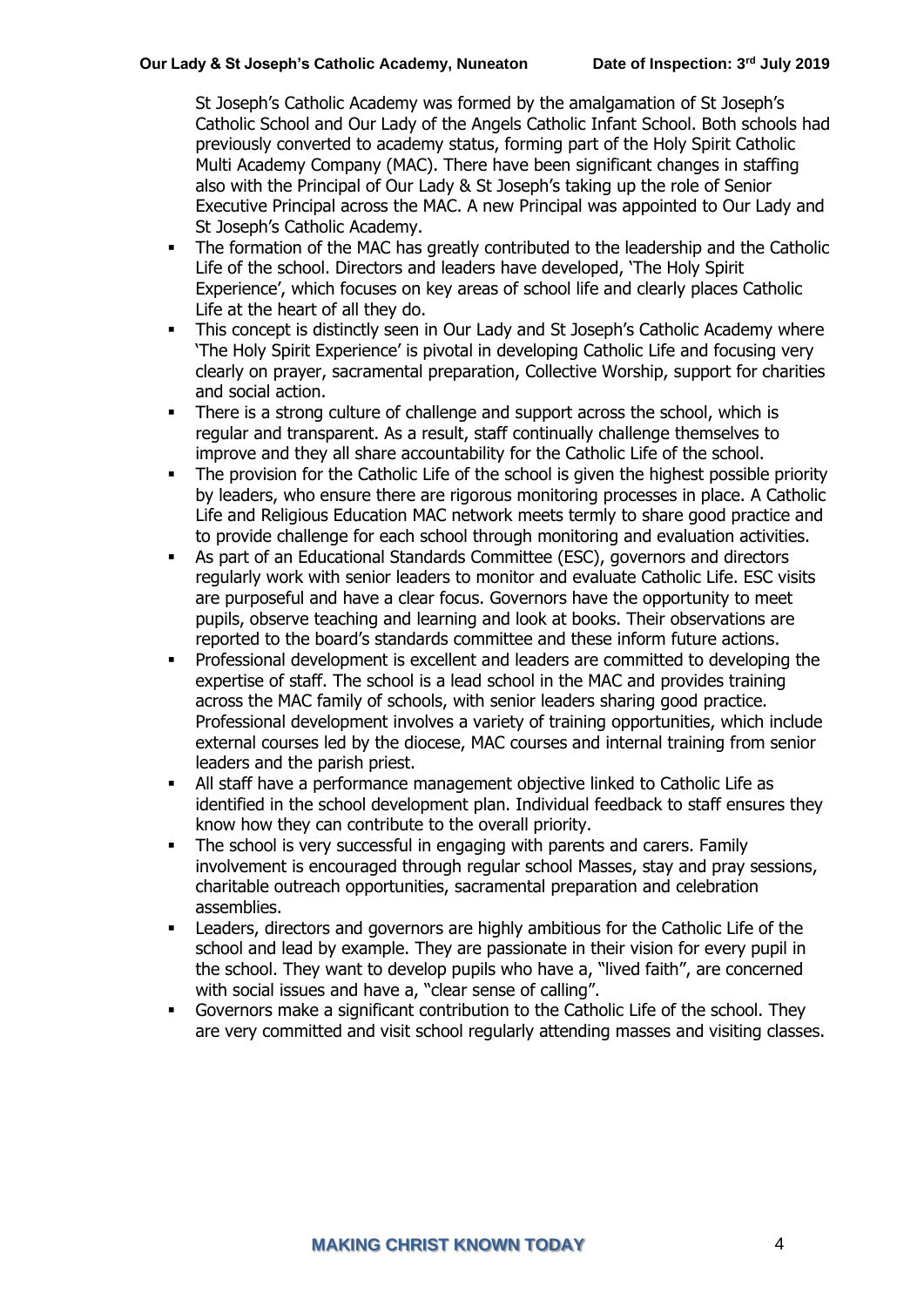# **RELIGIOUS EDUCATION**

| The quality of Religious Education.                                                                                | Outstanding |
|--------------------------------------------------------------------------------------------------------------------|-------------|
| How well pupils achieve and enjoy their learning in Religious Education.                                           | Outstanding |
| The quality of teaching, learning and assessment in Religious Education.   Outstanding                             |             |
| How well leaders and governors promote, monitor and evaluate the Outstanding<br>provision for Religious Education. |             |

#### **How well pupils achieve and enjoy their learning in Religious Education. The quality of teaching, learning and assessment in Religious Education.**

- Pupils enter the school below the expected standards and make rapid progress in Religious Education. Attainment at the end of Reception and key stage is very high. The majority of pupils reach expected levels with a significant number exceeding expected standards. Pupils do as well in Religious Education as they do in other core subjects like English.
- Almost all groups make good progress. Pupils with English as a second language (EAL) make excellent progress especially in key stage 2 when acquisition of language has been achieved. Pupil Premium pupils also make excellent progress. The school has identified that the progress of pupils with special educational needs (SEND) is an area to improve and numerous strategies have been put in place to rectify this.
- The Religious Education curriculum is rich with good cross curricular links. Pupils can apply the skills, knowledge and understanding from their Religious Education lessons to the world around them. When considering moral and social issues pupils use their work in Religious Education to inform their decisions, for example, showing forgiveness in the playground and working with those less fortunate than themselves.
- Pupils are engaged in lessons and concentrate well. Behaviour is always excellent. They enjoy learning because teachers plan interesting lessons and employ a wide range of active learning strategies. These include collaborative group work, use of video clips and imaginative and creative written activities.
- During the inspection, Year 6 pupils debated which virtue promoted in the CSPP was the most important. The pupils worked in groups to present their arguments to a panel of pupils. They made excellent use of prior knowledge to support their arguments. The teacher challenged the pupils further with questioning, "Why might people struggle to live out this virtue?" and "How does this virtue bring you closer to God?". Pupils were totally engaged and enjoyed working collaboratively together. They were articulate and confident in explaining their reasons and linked the virtues to their own lives.
- Pupils are very positive and enthusiastic about their Religious Education lessons. They told the inspectors that their lessons are always challenging and encourage them to use their emotions and their feelings. They learn about Jesus and how to follow his example in their own lives. Some of their thoughtful responses include; "Faith is personal to you and cannot be taken away from you", "Jesus was humble and caring. Religious Education teaches us to be like him", "Jesus forgave everyone, never singled anyone out – that's how we treat our friends", "Religious Education makes you a strong believer in God and you become closer to him."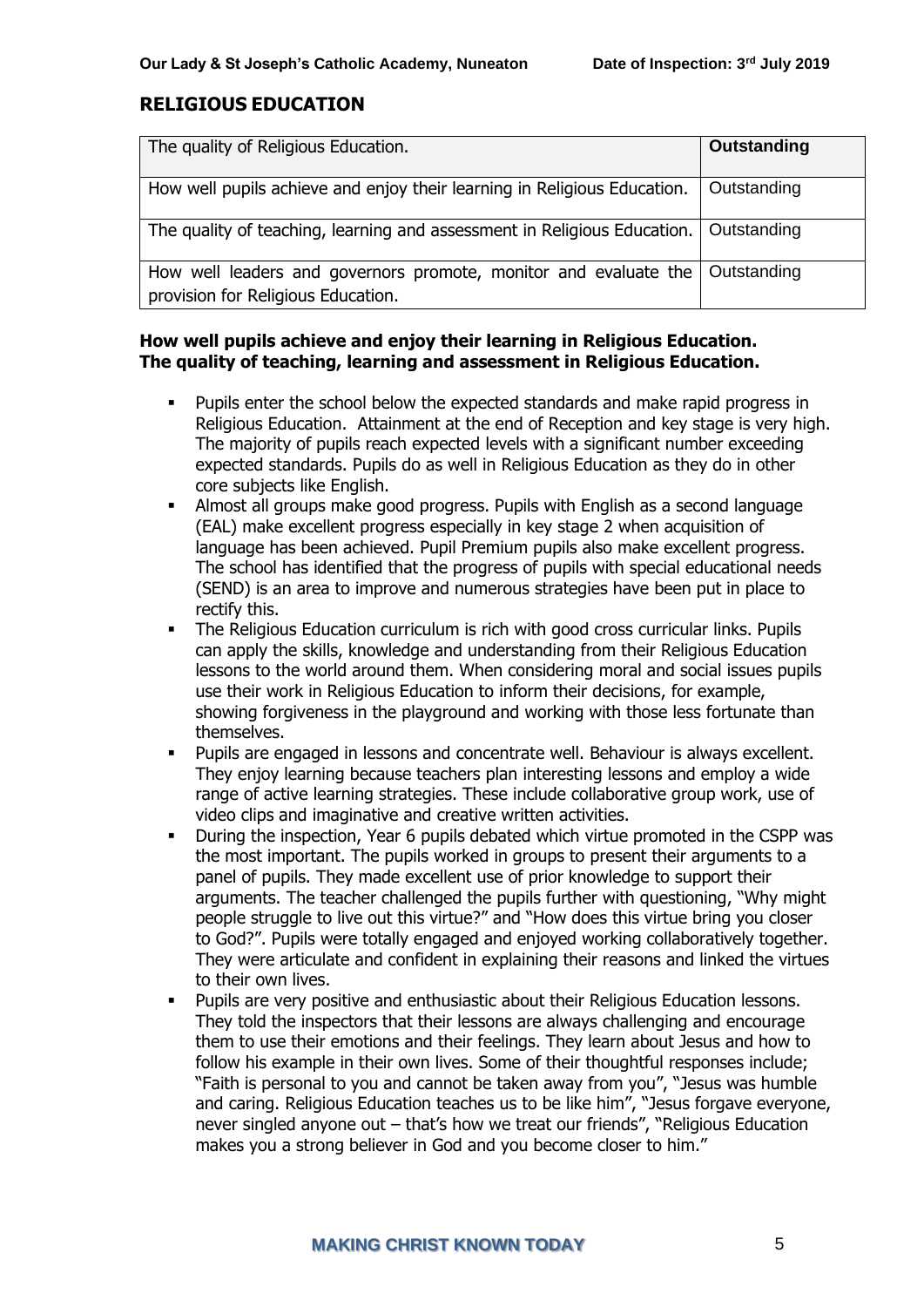- Pupils work is excellent and demonstrates a wide range of activities including drama, art, music, written tasks and prayer. Marking and feedback follows the school's marking policy. Teachers challenge and support pupils using a three-star system. Three different tasks are planned and pupils chose which task they complete. Challenge is provided by 'shoot to success' tasks, which extends pupils' thinking.
- Lessons are well planned using the 'Learning and Growing as People of God' curriculum strategy. As a result, all teaching of Religious Education is good, and most is outstanding.
- Teachers provide an excellent level of challenge for all pupils in Religious Education. For example, during the inspection, a Year 2 teacher used the feast day of St Thomas to teach about the concept of doubt. As the pupils explored this concept, their learning was extended through challenging questions from the teacher; "What did Thomas need to believe?", "What does faith mean?" and "Why is it important?" The pupils displayed a level of maturity greater than their years as they were encouraged to work together. Progress was clearly evident throughout the lesson.
- Good quality resources are available in all classes. Additional adults are used expertly. They provide effective support to teachers and pupils.
- **EXECT** Teachers are confident in their subject knowledge and are willing to share their faith with pupils.
- Most pupils are involved in evaluating how well they are learning. Teachers begin units of work by finding out what pupils already know. This helps them to closely match activities to the experiences and knowledge of the pupils.
- Classroom environments are bright with interesting displays which show the liturgical season. A prayer area is the focal point of the room and every class has a display of the virtues promoted in the CSPP.
- Achievement and effort in Religious Education is often celebrated in class, at celebration assemblies and through the school website.

#### **How well leaders and governors promote, monitor and evaluate the provision for Religious Education.**

- Leaders and governors ensure the Religious Education curriculum meets the requirements of the Bishops' conference and is taught for the correct amount of time.
- Leaders ensure that Religious Education has full parity with other core curriculum subjects. There is a well-established MAC Catholic Life and Religious Education network who meet regularly to share good practice and to provide challenge for each other.
- **•** There is a constant cycle of improvement, which involves weekly learning walks, lesson observations, book trawls and pupil interviews. Monitoring accurately identifies both strengths and areas for development. Religious Education books are moderated regularly both in school and across the MAC.
- Analysis of teacher assessments and data is rigorous. Attainment and progress in Religious Education is discussed at half term pupil progress meetings, which leads to a shared understanding and responsibility by all staff. As a result, any weaknesses are promptly addressed in order to continue to raise standards.
- **•** The subject leader has an inspiring vision for the teaching and learning of Religious Education and a high level of expertise. She leads by example and has provided effective training and support for teachers.
- New teachers and students follow a programme of introduction and are supported by more experienced members of staff.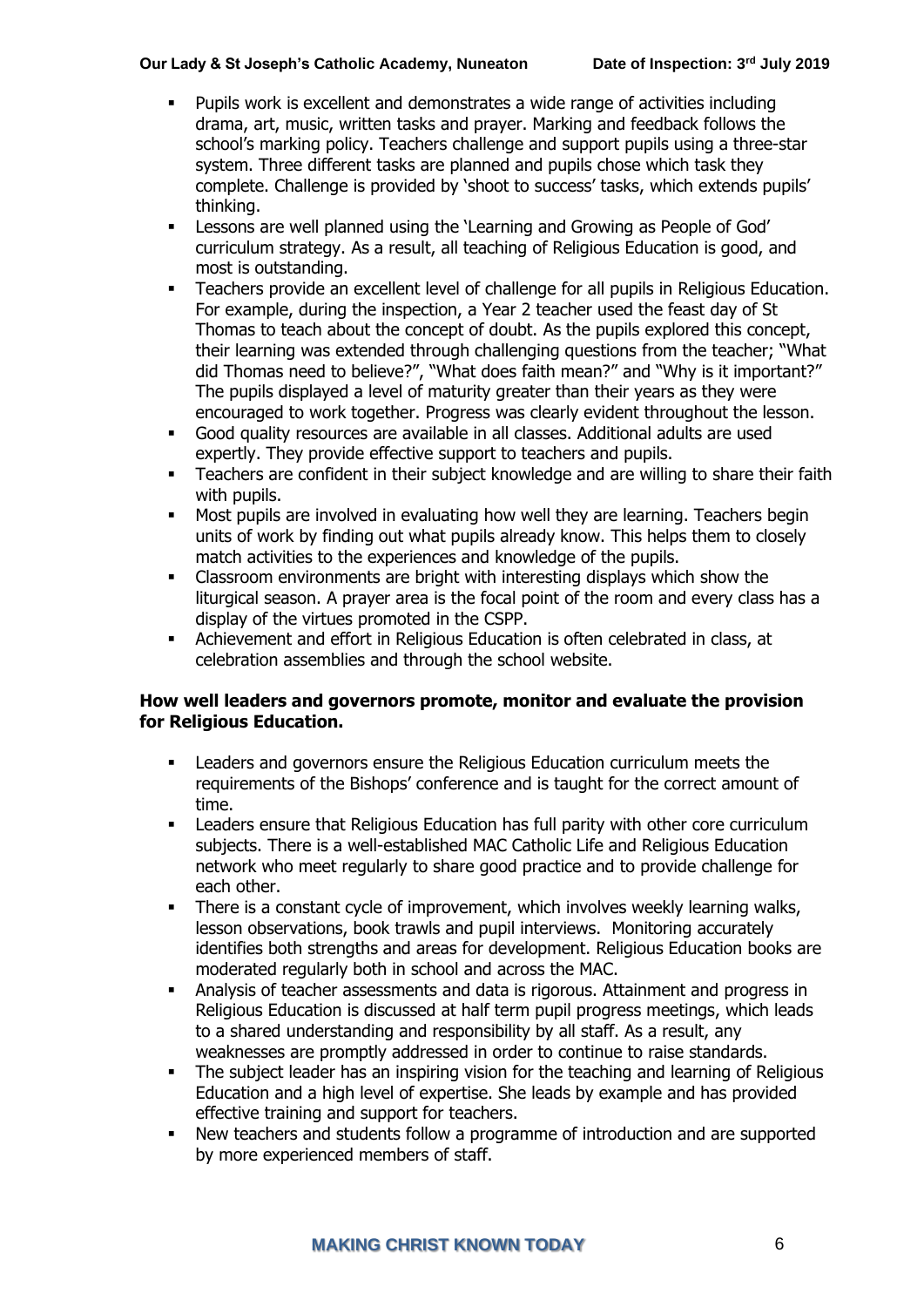- Leaders have introduced a bespoke sacramental preparation programme for the sacraments of Reconciliation, First Holy Communion and Confirmation, which contributes to high levels of attainment in Religious Education. The programmes were written by senior leaders and the parish priest. They provide a high level of challenge for pupils and have been adopted across the MAC.
- Leaders and governors ensure that Religious Education meets the needs of different groups of pupils. Resources are made available to support all pupils.
- Standards in Religious Education are reported to governors and directors regularly. The ESC committee are regularly involved in monitoring activities and committee members have received training on their role from the MAC.

# **COLLECTIVE WORSHIP**

| The quality of Collective Worship.                                                                    | Outstanding |
|-------------------------------------------------------------------------------------------------------|-------------|
| How well pupils respond to and participate in the school's Collective<br>Worship.                     | Outstanding |
| The quality of Collective Worship provided by the school.                                             | Outstanding |
| How well leaders and governors promote, monitor and evaluate the<br>provision for Collective Worship. | Outstanding |

#### **How well pupils respond to and participate in the school's Collective Worship. The quality of Collective Worship provided by the school.**

- Collective Worship is central to the life of the school and praying together is part of the daily experience for pupils and staff. Pupils say that, "Prayer is never limited throughout the day."
- All pupils act with reverence and are keen to be involved in acts of Collective Worship. They sing joyfully and join in responses with confidence. There are opportunities for prayerful silence during all acts of Collective Worship, which the pupils use reverently.
- Pupils lead prayer and Collective Worship with enthusiasm. Class Collective Worship is well established and pupils are increasingly taking a leading role. During class worship, pupils share their own prayers and a prayerful atmosphere is developed through the use of music and candles.
- During the inspection, a Year 4 class planned and led worship using the gather, listen, respond and go forth model. It was well-planned by the pupils, who led the session confidently. Pupils responded reverently participating in a guided meditation and answering questions. They ended the session by quoting Pope Francis, "Doubt is the key to a life of faith," and reminding pupils that, "Jesus is always with us  $$ even if sometimes we don't realise it."
- **•** In Year 1, the inspector saw pupils beginning to lead the Collective Worship. They helped choose the artefacts to place on the prayer table and wrote their own prayers. Two pupils led the readings and pupils listened reverently. Bubbles were used creatively to represent Jesus listening to their prayers.
- Pupils use a variety of approaches to prayer; formal and informal, private and communal and they are encouraged to be still and listen to God. Prayer is enhanced by the use of drama, sacred music, art and guided meditation. A prayer of the month is displayed around the school.
- The school has embraced the Catholic Schools' Pupil Profile (CSPP) and the virtues it promotes are an integral part of Collective Worship.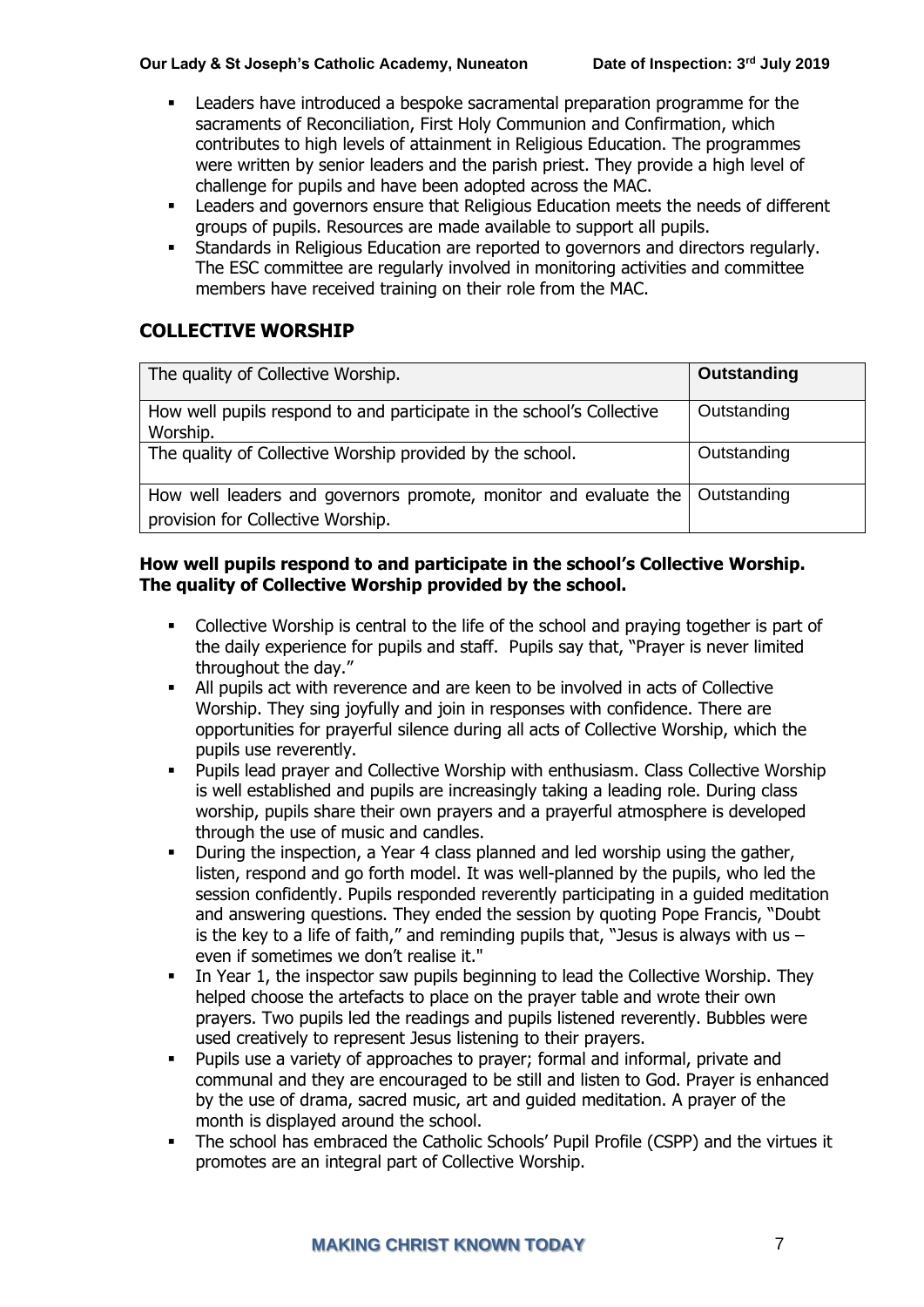- The school has a beautiful prayer room and prayer garden, which are used regularly by pupils. Devout prayer leaders in Year 6 lead prayer sessions in the prayer room. They plan the sessions independently with a clear understanding of the messages they want to share.
- Chaplaincy provision in the school is strong. The parish priest is very supportive and a parish sister leads sacramental preparation and meditation.
- There are a number of retreats organised throughout the year for pupils and staff. These include a whole school retreat, MAC retreat and retreats for pupils receiving the sacraments.
- Pupils have the opportunity to share Collective Worship and prayer with other school communities through the MAC and they attend the Good Shepherd Mass. They were also involved in the Marian Prayer chain when a statue of Mary moved from each MAC school throughout a day in May. Each school joined together to recite the rosary.
- Planned daily Collective Worship is given a high priority in terms of planning, evaluating and resourcing. There are regular Masses held in the parish church, a hymn practice for the upper and lower school and a mission assembly every week.
- Relevant staff have an excellent understanding of the Church's liturgical year and ensure pupils are familiar with it and have excellent experiences of the Church's seasons and feasts.
- Collective Worship has a positive impact on parents and families who are invited to all school Masses, celebration assemblies and liturgies throughout the year. Parents respond very positively to these opportunities to join in the school's Collective Worship.

#### **How well leaders and governors promote, monitor and evaluate the provision for Collective Worship.**

- Leaders know how to plan and deliver quality Collective Worship. They are excellent models of good practice for staff and pupils.
- Leaders are supported by the MAC, which has very clear guidance for pupils' prayer and worship at each key stage. These include being actively involved in a daily act of worship, attending parish family Masses, being allocated a prayer partner, planning and leading Collective Worship and the opportunity to attend voluntary acts of worship.
- **•** There is also detailed guidance on Collective Worship and prayer for staff. High quality resources and support have been developed by leaders, such as Lenten and Adoration prayer books, Novena prayers and prayer bags.
- **•** Training is provided for new staff through the diocese and support from senior and more experienced members of staff.
- Collective Worship is well organised and planned by the principal and subject lead. There is a wide variety of Collective Worship planned throughout the year.
- Collective worship has a clear message and purpose. Themes for Masses and assemblies reflect the liturgical calendar and ensure pupils have a good understanding of the liturgical year, seasons and feasts.
- **•** Formal monitoring of Collective Worship is carried out by senior leaders, members of the ESC and Worship teams. Monitoring of Collective Worship is robust and follows a cycle of audits, planning trawls, learning walks, parent and pupil questionnaires and informal feedback from visitors.
- Feedback from all monitoring is given promptly and any areas for development are addressed in order to improve the quality of Collective Worship.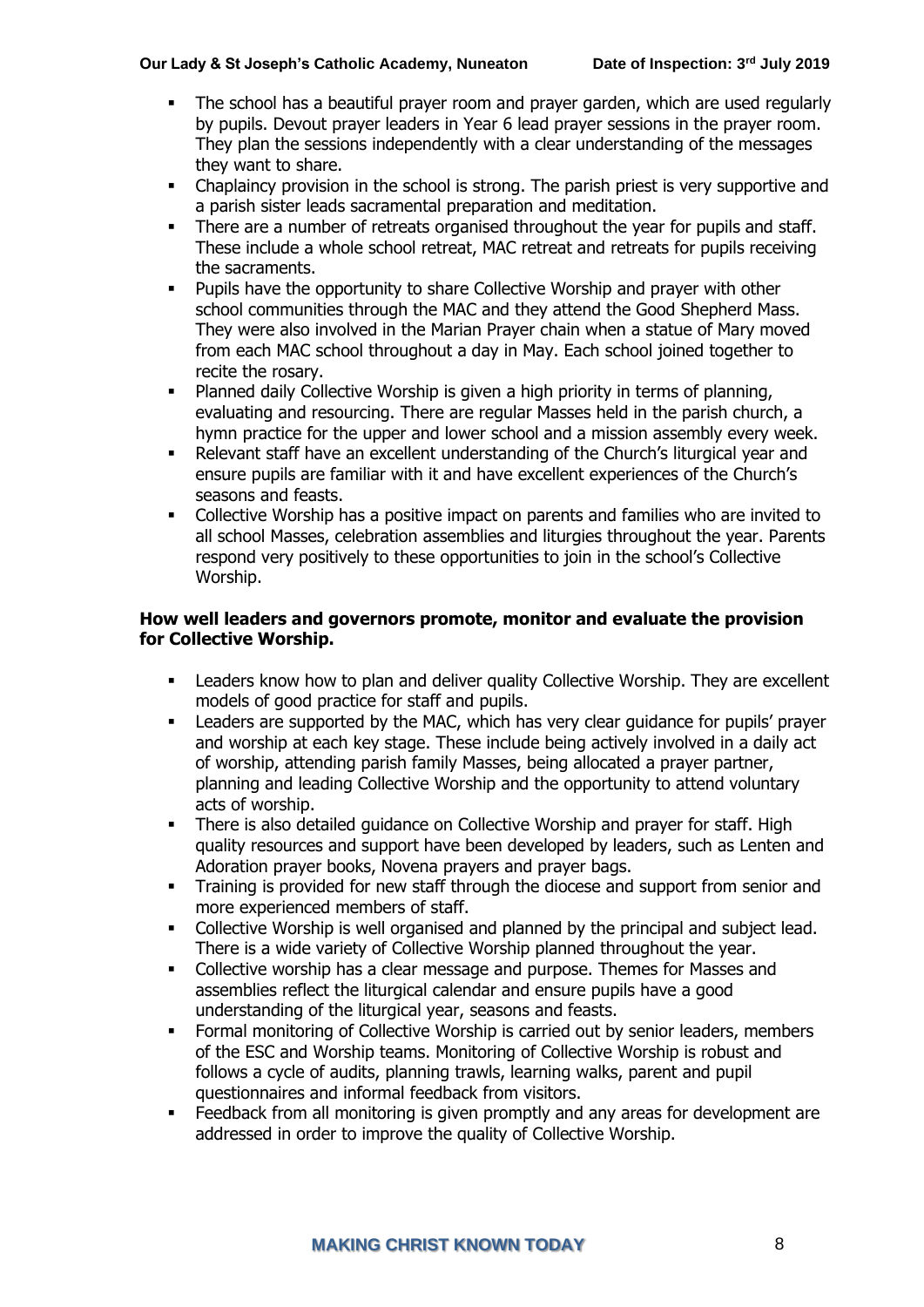# **SCHOOL DETAILS**

| Unique reference number                                                                                         | 141823                                 |  |
|-----------------------------------------------------------------------------------------------------------------|----------------------------------------|--|
| Local authority                                                                                                 | Warwickshire                           |  |
| This inspection was carried out under canon 806 of Canon Law and under Section 48 of the<br>2005 Education Act. |                                        |  |
| Type of school                                                                                                  | Primary                                |  |
| School category                                                                                                 | Multi Academy Company                  |  |
| Age range                                                                                                       | $5 - 11$                               |  |
| Gender of pupils                                                                                                | Mixed                                  |  |
| Number of pupils on roll                                                                                        | 524                                    |  |
| Appropriate authority                                                                                           | <b>Board of Directors</b>              |  |
| Chair of board of directors                                                                                     | Jim Foley                              |  |
| Chair of local academy committee                                                                                | Jim Crawford                           |  |
| Principal                                                                                                       | Sara Chapman                           |  |
| Telephone number                                                                                                | 02476383807                            |  |
| Website address                                                                                                 | olsjacademy.co.uk                      |  |
| Email address                                                                                                   | admin3584@welearn365.com               |  |
| Date of previous inspection                                                                                     | $11^{th}$ -12 <sup>th</sup> March 2014 |  |